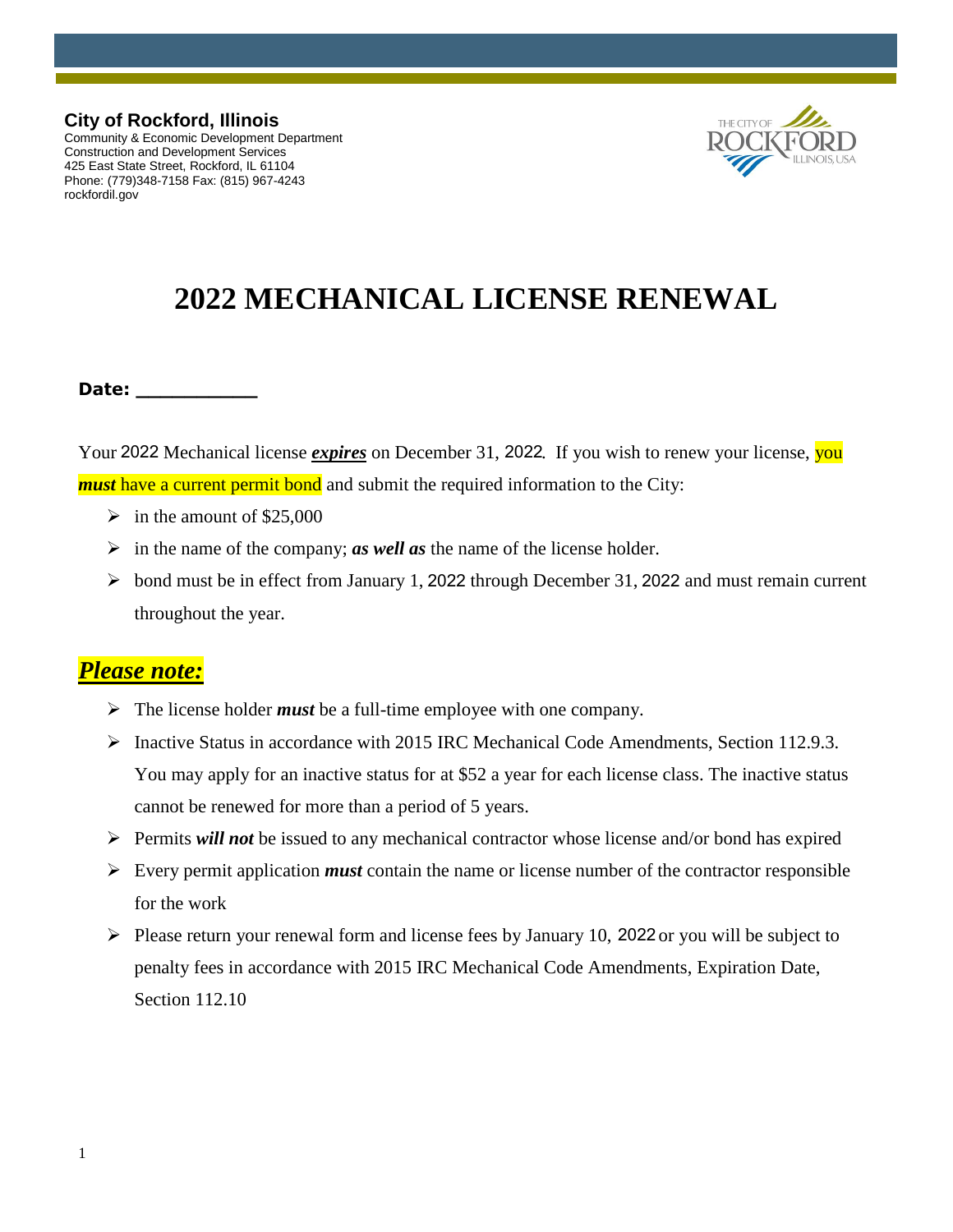### **City of Rockford, Illinois**

Community & Economic Development Department Construction and Development Services 425 East State Street, Rockford, IL 61104 Phone: (779)348-7158 Fax: (815) 967-4243 rockfordil.gov



# *In addition:*

- If you are a subcontractor, it is your responsibility to obtain your permit before you begin work. Failure to obtain the proper permits shall result in the assessment of fines as set forth in the City of Rockford Code of Ordinances. The first offense carries a minimum fine of \$250 plus associated administrative fees. Additional offenses carry progressive fines and may result with non-issuance of permits.
- $\triangleright$  You may also apply online for mechanical permits & schedule your inspections [@www.rockfordil.gov/onlinepermits.](http://www.rockfordil.gov/onlinepermits)
- $\triangleright$  The City requests permit applications to be submitted 24 hours prior to beginning work. In cases of emergency, contractors must apply for the permit and notify the City the next business day(an emergency situation is defined as one which poses an immediate life/safety threat). Please make a note of the emergency situation on your permit application form.
- $\triangleright$  The City requests that calls for inspection be made 24 hours in advance to best serve you and your customers.
- $\triangleright$  Any new ductwork for additions, renovations, basement remodels, etc. requires the submittal of load calculations in accordance with 2018 IEC and 2015 IRC, Section 1401.3.
- $\triangleright$  Chimney liners will be inspected during the inspection of replacement furnaces or water heaters. If not installed at this time, a failure notice will be issued and the homeowner will be notified.
- $\triangleright$  No permits will be issued to contractors carrying permit fines until they are paid in full.
- $\triangleright$  A separate permit is required for gas piping.
- $\triangleright$  A permit application must be completed for each address... example a duplex is 1 unit, but has 2 separate addresses you must apply for a separate permit for each address.
- $\triangleright$  License Fees: Class A = \$50.00 License Fees: Class  $B = $50.00$ License Fees: Class  $C = $50.00$ License Fees: Class  $D = $50.00$ License Fees: Class  $E = $50.00$ License Fees: Class  $F = $50.00$